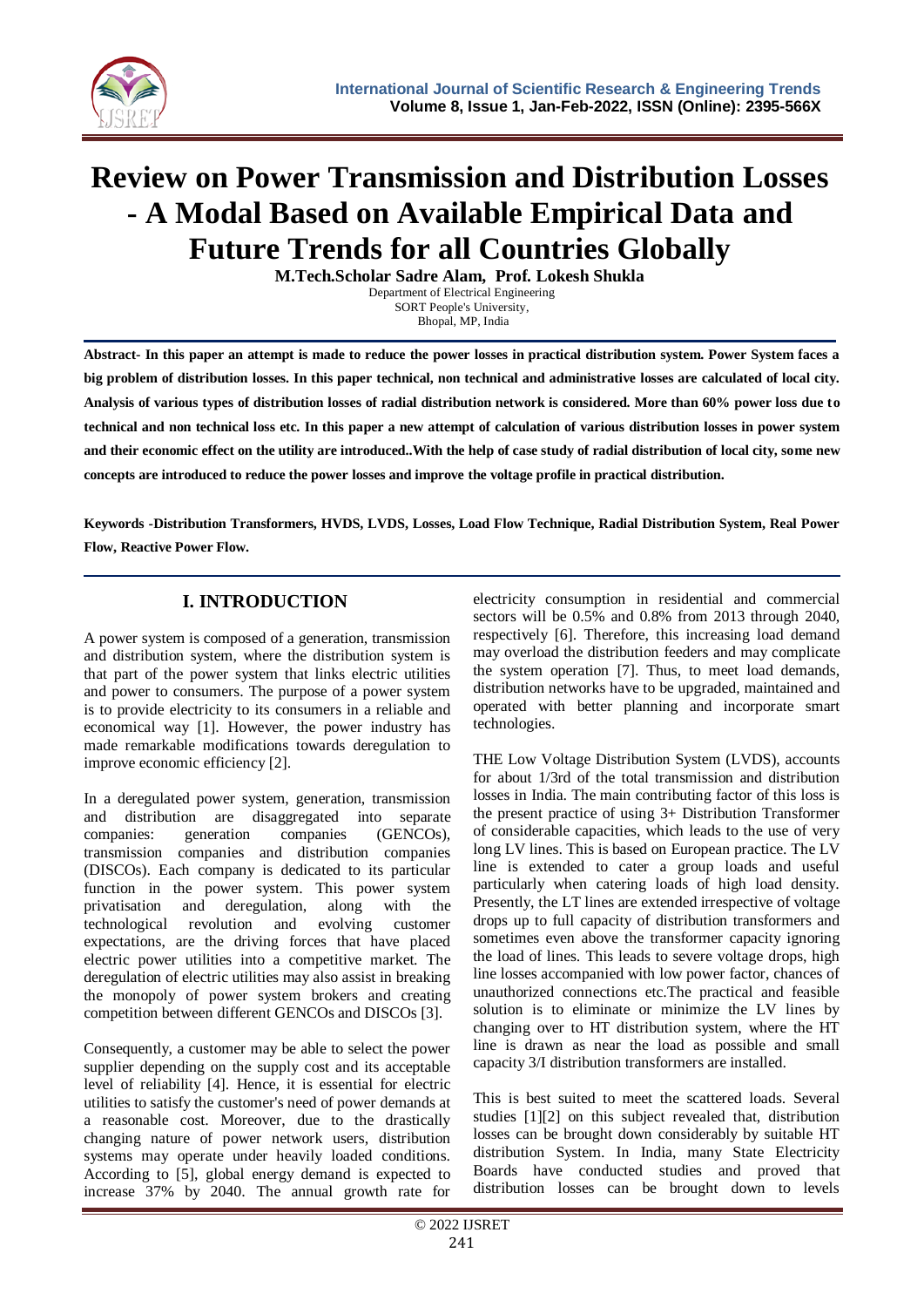

prevailing in advanced countries by adopting this system. In the existing LT distribution system 100KVA and 63KVA distribution transformers are provided and lengthy LT lines are laid till the consumer end as the consumer equipment is of 400V. In the proposed HVDS the existing LT lines are converted as 11KV lines and a small capacity transformer suitable for consumer load is provided at the nearest support of the line and LT supply is extended through AB cable. Smart Grid (SG) is the integration of communication and control technologies in a traditional grid in order to transmit and distribute electricity in an efficient way[1][2].

The purpose of this transformation is to reduce global warming by reducing carbon emission and reduce electricity cost by efficiently manage the load. Demand Side Management (DSM) is an important feature of SG to manage energy. The goal of DSM is to efficiently utilize the available grid energy to improve the economics of the power system. Managing the load pattern can reduce the peak load demand which improves efficiency of grid; reduce the carbon emission and electricity bill of the user. Dynamic pricing schemes are the unique features of the SG. By usage of smart meters and automatic metering infrastructure, it is easy to manage the load according to dynamic pricing schemes. Some of the dynamic pricing schemes which commonly used in DSM programmed are Real Time Pricing (RTP), Time of Use (TOU), Critical Peak Pricing (CPP), Day Ahead Pricing (DAP) and Extreme Day Pricing (EDP). When these dynamic pricing schemes are used along with the DSM strategies, control of customer energy usage is influenced by penalties and incentives.

However, the rationale behind DSM is to increase power system stability, sustainability, security and economics by maximizing system capacity without changing whole physical infrastructure of the power system. DSM also plays a key role in the electricity market. Electricity price is depends on the energy consumption of the users. With exceeds in demand the price is also vary and increase. This increase in electricity pricing affects whole users in the power system. By reducing the Peak to Average Ratio (PAR), DSM regulates the electricity price in an electricity price market. DSM modifies the customers' demand pattern to get the desire change in load shape of power network. The DSM strategies modify the shape of load pattern by shifting the controllable appliances during peak hours, and shift these loads to an appropriate time to reduce the cost.

There have been six methods for load shaping of different types of users [3-4] peak clipping, valley filling, load shifting, flexible load shape, strategic conversation and strategic load growth. Peak clipping and valley filling reducing the difference between peak load and valley load by filling the valley from a curtail load from the peaks to reduce the load burden. While, strategic conversation,

reduce the peak load demand at customer premises. Strategic load growth introduce large demand in the valley in off-peak to produce optimized load curve. Flexible load shape, only modify the demand curve of the customers which are willing to take part in the DSM program in exchange for incentives. Whereas, load shifting is generally used to shift load from on-peak to off-peak in order to minimize the cost. In this work, we proposed a DSM strategy based on load shifting technique. Several types of large number of appliances are considered in this work to show the effectiveness of the proposed algorithm. In the load shifting problem is solved using GA to reduce the cost and PAR. We solve the same problem as in with a different load shifting strategy to get better results than the previous one. For this we formulate the load shifting problem as a cost minimization problem with some constraints to achieve electricity bill and PAR reduction [5].

**Electrical Power System** Energy is the basic need for the economic development of the country. It is practically not possible to calculate the actual value of energy that will be consumed by consumers. The availability of huge amount of electrical energy in the modern time has resulted in higher agricultural and industrial production and better transportation facilities. Hence, there is a close relationship between the energy used per person and his standard of living. The power system is very important part of electrical engineering, which deals with generation, transmission and distribution of electrical energy.

The conveyance of electric power from a power station to consumer premises is known as electric supply system. Principal components of supply system are:

- a) Generating station
- b) Transmission lines
- c) Distribution systems



Figure 1: Single Line Diagram of Power System.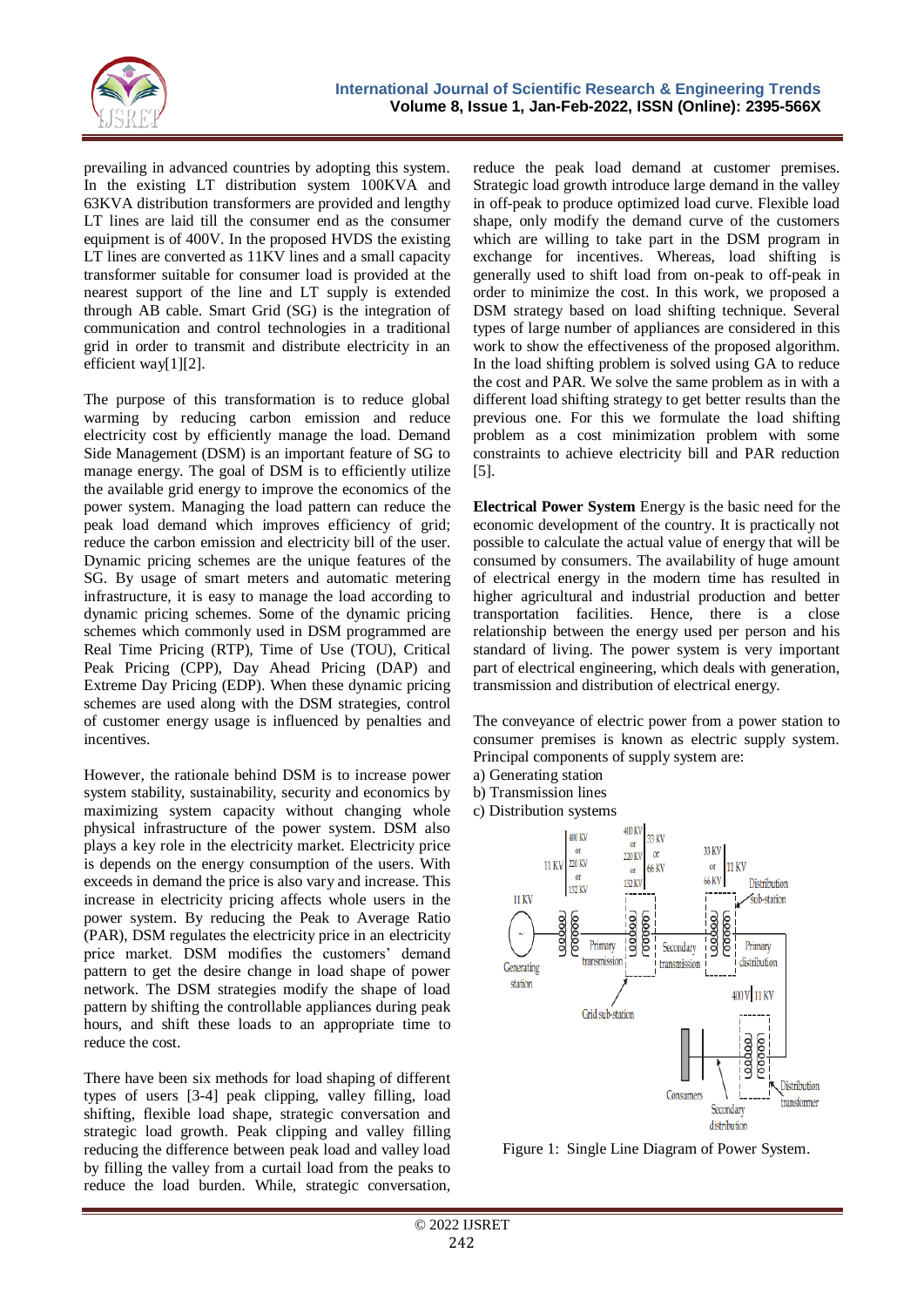

#### **Characterization of Power Losses & Power In Distribution Systems**

The energy and power losses are due to the conditions of the facilities. In general, two types of losses stand out:

 Ohmic Losses or Copper Losses: They are caused by the circulation of electric current through the circuits. Its magnitude then depends on the characteristics of the networks and the burden to which they are required. They are also called load losses.

 Vacuum losses: These are caused by the circulation of magnetization currents in the iron cores of transformers and other equipment in the network. Also included in this category are losses from stray currents in line insulators and by corona effect. The latter are manifested primarily in transmission networks. In distribution they are insignificant. Unlike load losses, vacuum losses appear whenever the circuits are energized, regardless of the level of load or power flow circulation through them. The characterization and identification of the different types of losses in distribution networks is not easy. It is very difficult to be able to do it through measurements, and in general it is not a task that companies usually do. The Electric Power Research Institute (EPRI) of the United States carried out a very thorough research program during the years 2008 to 2011, where a large number of feeders of different companies and of varied physical and operational characteristics were analyzed, for the purposes to discriminate the different types of losses and their relative weight in the total losses.

## **II. LITERATURE REVIEW**

In recent decades, a number of methods have been developed to resolve the issue of power flow in distribution networks. Since it is not possible to give all the work carried out in this direction, it will be sufficient to describe some of them only.

**Sirojiddin R. Chorshanbiev et.al (2019)** This paper presents the results of a structural study of power losses in the Dushanbe (6-10 / 0.4 kV) distribution network in the Republic of Tajikistan. Data were given on the number of converters and the capacity installed in Dushanbe (6-10 / 0.4 kV) and the length of the distribution network (0.4-6- 10 kV). A power loss structure dividing the power level and the type of loss is presented. The cost of electricity on the distribution network that Dushanbe studied is compared to the average loss value on the Russian electricity grid. In the 6-10 / 0.4 kV distribution network of Dushanbe and Russia, there was a significant discrepancy between the load rate and the conditional constant loss rate.[1]

**Dai Wan et al. (2019)** As the load increases each year, the number of distribution converters also increases. Meanwhile, the impact of coordination interventions on the power system has become even greater in recent years. In order to study the effect of the alignment in hot weather

the spread of the fuel pipe, based on the calculation of the load loss, the effect of the uneven distribution of the current loss density on the heat. 'the warm place of the entire seat examined. Adjust the model to be under the logical period set in the previous study. The results show that the horizontal wave will cause an additional temperature rise in the converter. When the harmonic distortion rate is 40%, the temperature rise in the hot zone reaches 102.7 K which exceeds the limit of 78 K in the hot spot distortion. When the harmonic conversion rate is 60%, the maximum temperature of the heat transfer at the top of the converter is more than 60K. At present, the high oil temperature reaches  $112.2 \degree$  C, which is close to the flash of mineral insulate oil, which has a significant impact on the safe operation of the material.[2]

**Ying DING et.al (2018)** Disruption of power supply and energy causes problems with power supply and demand problems. Direct power exchange between the provinces can make full use of the power lines in the region to alleviate this problem. However, the members of the market involved in direct power exchange between the provinces are very different from the region, therefore, the transmission losses caused by the differences cannot be ignored. not found. When we negotiated direct power exchanges in the provinces, we did not consider the impact of losses on transmission, which resulted in unfair exchanges in the market. Based on consideration of the safety issues and losses of transmission, this paper sets out a model of direct power negotiation in the province. This model considers the various methods of power lines, offers a way to measure and quantify transmission losses, and examines the queue rules for direct power exchange between regions. The law considers the impact of transfer losses under priority on cost and energy protection and environmental protection. This model promotes the improvement of trading methods and maintains fairness in electronic market transactions. The results are relatively stable and can be used as empirical data for practical applications. This model provides support for decisionmaking on the relationship between supply and demand in the power market and the optimum distribution of largescale resources.[3]

**Dai Wan et al. (2019**) Distribution transformers are widely used as large energy transmission tools. In the last few years, with the use of large non-slip loads in power cables, the impact of continuous pollution on electrical systems has become more serious. Harmonic interference will affect the no-load loss, load loss and temperature range of the distribution converter, thus shortening the life of the converter. This paper offers an improved method for calculating heat losses and temperatures. First, the effect of harmonics on load loss is examined. A computational model for the low-yield losses was set up under different contact groups. Second, the variability of the base loss with the coordinated temperature and the density of the climate change. The computational model for transformer-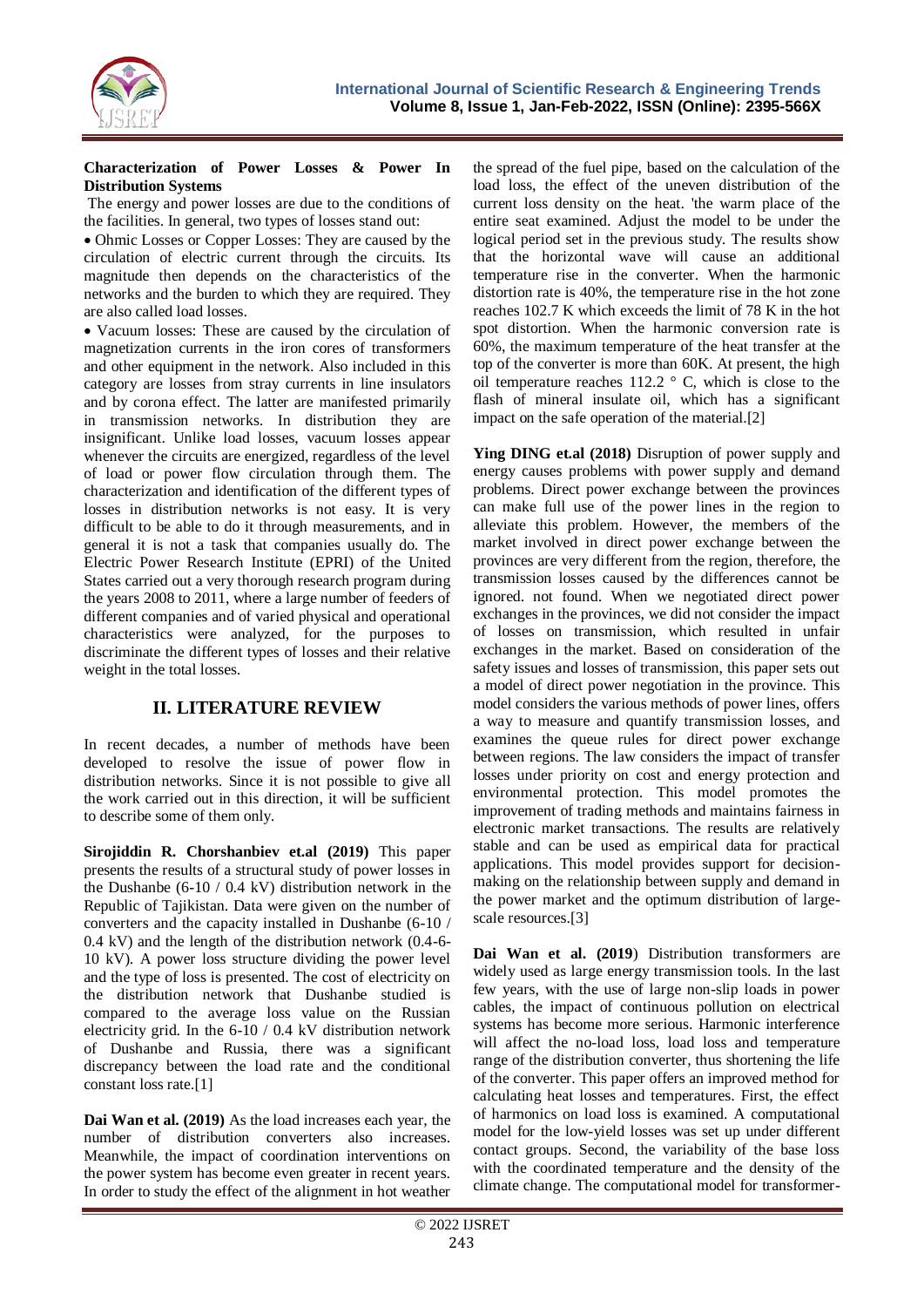

load-loss losses was set up under different contact groups. Finally, the temperature calculation model proposed by IEEE C57.110 has been modified. Considering the influence of the loss loss and the non-load loss, a more accurate method of calculating the temperature in a hot place is proposed.[4]

**Constantin Moldoveanu et.al (2019)** In the process of supplying power to end users, a lot of energy is lost to the transmission and distribution systems due to technical and non-technical losses. Although line losses alone represent a type of power loss that occurs during the transmission and dissipation of power, these power losses are often referred to as "line losses". All components of the power transmission and distribution system will incur losses, so at the level of power generation, the losses to the end user are greatly reduced. Technical losses represent economic losses affecting the environment at the national level, and their improvement should be done from the perspective of the entire country, regardless of organization. The scope and assets of the operating power company [1].

The EU Energy Efficiency Directive 27 / CE / 2012 have placed a major obligation on energy companies to improve energy efficiency while providing services to their customers. The guidelines put in place a common framework to improve energy efficiency within the EU to ensure that the 20% energy target is reached by 2020 and pave the way for over -the -date energy growth [2]. The amount of energy reduction in the transmission and distribution system is important because it is usually as high as 3-13%. The amount of power losses in transmission and distribution systems in Romania is very significant, around twice the European average. This article presents the results of the author's research on power consumption control and analysis systems in power transmission and distribution systems.[5]

**Why Loss Minimization Is Essential?-** All energy supplied to a distribution utility does not reach to the end consumer. A substantial amount of energy is lost in the Transmission and Distribution system by way of Technical and Non Technical Losses. The distribution system accounts for highest technical and non technical losses in the power system. The Transmission and Distribution Losses in our country, which were around 15% up to 1966-67, increased gradually to 28.36 % by 2011-12[3]. Total Transmission and Distribution Losses are about 30- 50%. The major part of the loss is taking place only in distribution sector which accounts for 80-90% of total T&D losses. Cost of power theft is Rs 20,000 Crores / year and the total loss incurred by all State Electricity Boards is Rs 26,000 Crores per year in India. The Transmission and Distribution losses in advanced countries of the world have been ranging between 6 to 11%. Even in many developing countries, T & D losses are less than the level obtaining in India. As per the T & D losses issued by CEA, taking into consideration the Indian conditions, it

would be reasonable to aim for containing T & D losses within 10 to 15% in different States [3],[4]. The aggregate losses accumulated by all utilities from 2006-07 to 2010- 11. The losses (on accrual basis) of all the utilities increased from Rs 24,796 crores in the year 2008-09 to Rs 30,466 crores in 2009-10. In the year 2010-11, the aggregate losses of all utilities decreased to Rs 29,701 crores [5]. With the setting up of State Regulatory Commissions in the country, accurate estimation of T&D Losses has gained importance as the level of losses directly affects the sales and power purchase requirements and hence has a bearing on the determination of electricity tariff of a utility by the commission. Higher AT & C losses have severe impact on tariff as well as economy. So, minimization of this losses is utmost essential.

### **III. LOSS MINIMIZATION TECHNIQUES**

Technical Loss Reduction The causes of high technical losses[6] are varied and require different remedial measures to be implemented to bring them down to acceptable levels. Short-term Measures: The immediate improvement and reduction of losses [6],[8] in the technical system are based upon sample studies, statistical scrutiny/ analysis of the information/ data collected from the existing system detail. These are:

**Network Reconfiguration** – It gives an option to handle the increased demand and increases system reliability ii. Conductor Replacement in Network –A lower conductor size can cause high ohmic losses and high voltage drop which causes a loss of revenue as consumer's consumption and hence revenue is reduced. The recommended practice is to find out whether the conductor is able to deliver the peak demand of the consumers at the correct voltages, that is, the voltage drop must remain within the allowed limits specified in Electricity Act, 2003.

**Preventing Leakages at Insulators** - Cracking of insulator and flashover across insulators often cause outages and result in loss of revenue. Use of appropriate material for insulators, depending on the nature of pollution, and designed protected creep age path helps in reducing insulator failure. Preventive actions are regular inspection and hot line washing.

**Automatic Voltage booster –** it is similar to that of the series capacitor as an on-load tap changer it boosts the voltage at its point of location in discrete steps. This, in turn, improves the voltage profile and reduces the losses in the section beyond its point of location towards the receiving end. It has a total voltage boosts of 10% in four equal steps and the loss reduction is directly proportional to voltage boosts.

**Better Management of Distribution Transformers** – the following measures can be taken in this regard: